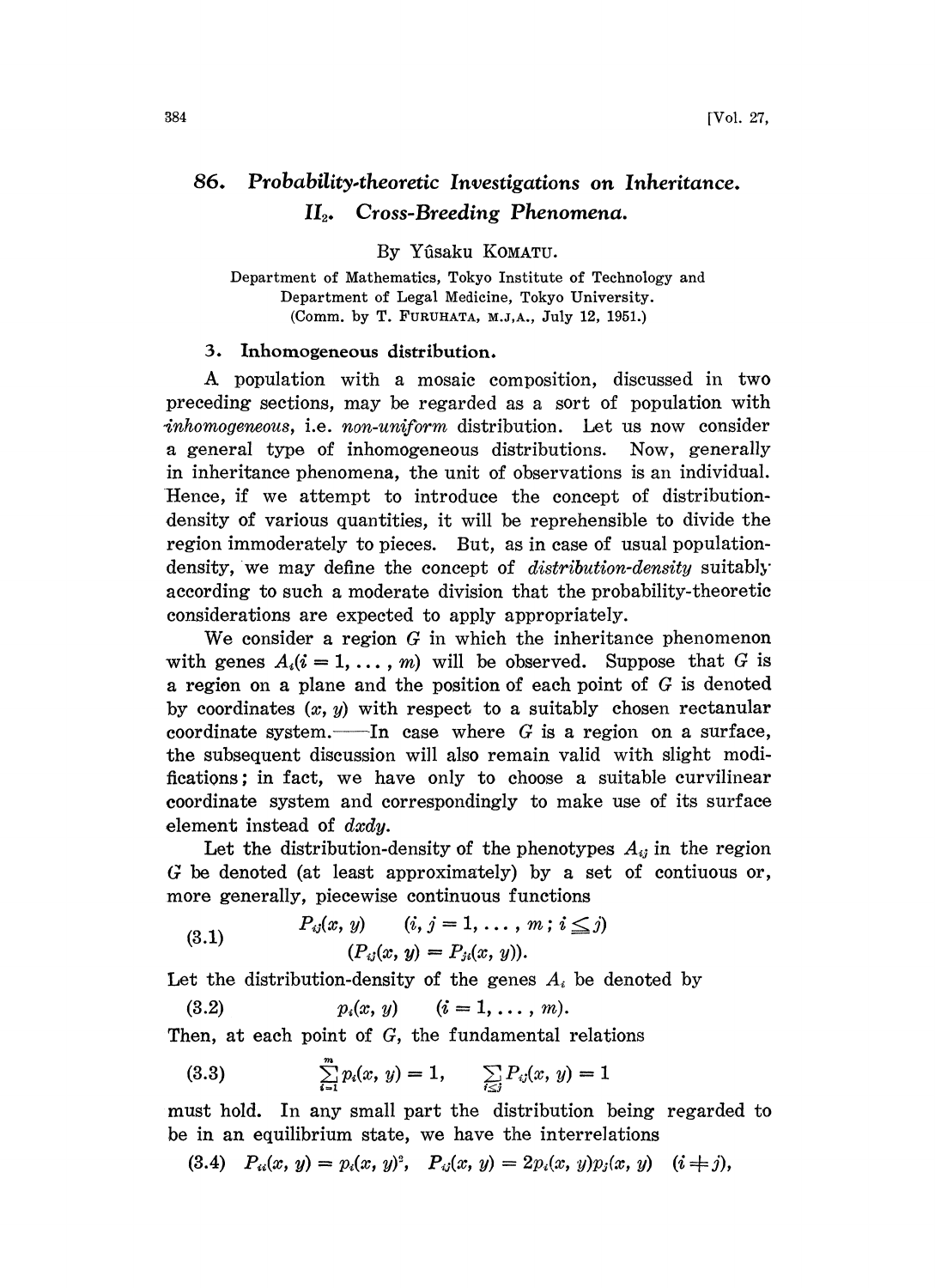No. 7.] Investigations on Inheritance. II<sub>2</sub>. Cross-Greeding Phenomena. 385

whence we deduce

$$
(3.5) \t p_i(x, y) = P_{ii}(x, y) + \frac{1}{2} \sum_{j \neq i} P_{ij}(x, y) \t (i = 1, \ldots, m) ,
$$

corresponding to formulae  $(2.9)$  in I.

Let further the population-density in G be denoted by  $\delta(x, y)$ . The distribution of genotypes in any sub-region  $G'$  is then given by

$$
(3.6) \quad P_{\mathcal{G}}[G'] = \iint_{G'} P_{\mathcal{G}}(x, y) \delta(x, y) dx dy / \iint_{G'} \delta(x, y) dx dy \qquad (i \leq j) ;
$$

it is of course permissible that  $G'$  is not a domain but may consist of a certain number of connected pieces like colonies. In particular, the distribution of phenotypes in the whole reigion  $G$  is expressed by

$$
(3.7) \qquad P_{\mathcal{G}} \equiv P_{\mathcal{G}}[G] = \frac{1}{4} \iint_{G} P_{\mathcal{G}}(x, y) \delta(x, y) dx dy \quad (i \leq j),
$$

 $\Delta$  denoting the total population of G, i.e.

(3.8) 
$$
\qquad \qquad \mathcal{A} = \iint_{G} \delta(x, y) dx dy.
$$

The relation  $(3.7)$  is a generalization of  $(1.5)$  of II; here the  $\delta(x, y) dx dy/4$  appears corresponding to  $\lambda^{(y)}$  in (1.5) of II.

The condition that the distribution is homogeneous in a subregion G' expresses the fact that the density function  $p_i(x, y)$ remains there identically constant. Hence, a population consisting, in mosaic manner, of  $g$  subraces each of which possesses an equilibrium distribution may be regarded essentially as a special case where every  $p_i(x, y)$  ( $i \leq j$ ) becomes a step-function taking at most g different values.

We now consider the limit distribution which will be reached by the process of buffer effect (cf.  $\S 4$  of I). We have then, in quite similar manner as in  $\S1$  of II, the limit equilibrium distribution given by

$$
p_i = P_{ii} + \frac{1}{2} \sum_{j \neq i} P_{ij}
$$
  
(3.9) 
$$
= \frac{1}{J} \iint_{\mathcal{G}} \left( P_{ii}(x, y) + \frac{1}{2} \sum_{j \neq i} P_{ij}(x, y) \right) \delta(x, y) dx dy
$$

$$
= \frac{1}{J} \iint_{\mathcal{G}} p_i(x, y) \delta(x, y) dx dy \quad (i = 1, ..., m)
$$

whence the frequencies of genotypes in the limit distribution

$$
P_{\hat{u}}^* = p_i^2 = \frac{1}{f^2} \Big( \iint_{G} p_i(x, y) \delta(x, y) dx dy \Big)^2, \tag{1}i+j.
$$

 $P_{ij}^* = 2p_i p_j = \frac{2}{\epsilon^2} \iint_{\alpha} p_i(x, y) \delta(x, y) dx dy \iint_{\alpha} p_j(x, y) \delta(x, y) dx dy$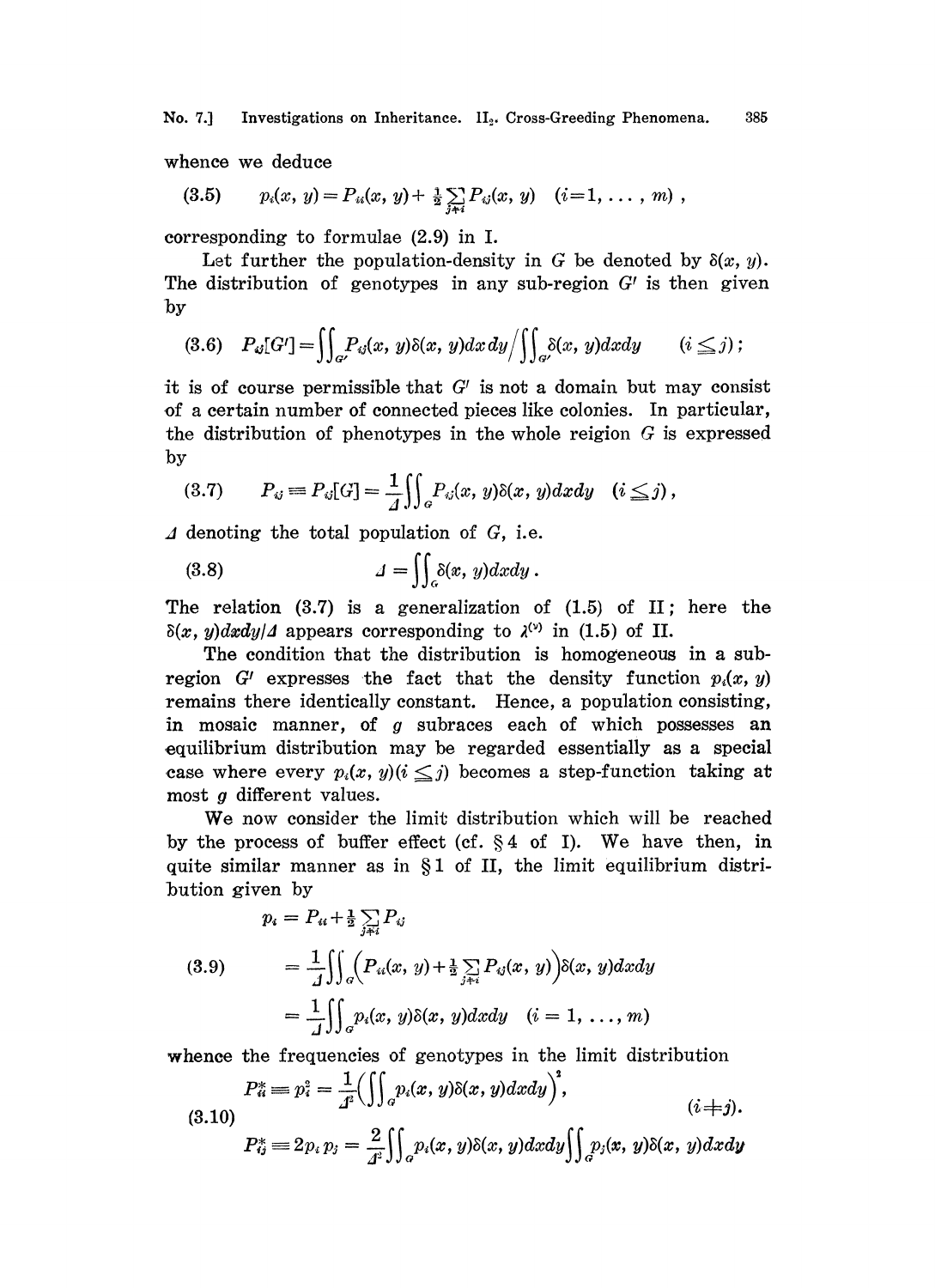On the other hand, in view of (3.7) and (3.4), the original distribution of genotypes will be given by

(3.11)  

$$
P_{ii} = \frac{1}{4} \iint_{\alpha} p_i(x, y)^2 \delta(x, y) dx dy,
$$

$$
P_{ij} = \frac{2}{4} \iint_{\alpha} p_i(x, y) p_j(x, y) \delta(x, y) dx dy \quad (i \neq j).
$$

Comparing the original distribution with its limit distribution, we deduce, by taking into account of (3.8), the relations \_\_

(3.12) 
$$
P_u^* \leq P_u \quad (i = 1, ..., m),
$$

which are based on the well-known Schwarz's integral inequality. More precisely, we obtain the relations corresponding to  $(1.10)$  and (1.11) of II, namely

$$
P_{ii} - P_{ii}^{*} = \frac{1}{4} \Biggl\{ \iint_{a} \delta(x, y) dx dy \iint_{a} p_{i}(x, y)^{3} \delta(x, y) dx dy
$$

$$
- \Biggl( \iint_{a} p_{i}(x, y) \delta(x, y) dx dy \Biggr)^{3} \Biggr\}
$$

$$
= \frac{1}{24^{3}} \Biggl\{ \iint_{a} \delta(\xi, \eta) d\xi d\eta \iint_{a} p_{i}(x, y)^{3} \delta(x, y) dx dy
$$

$$
+ \iint_{a} \delta(x, y) dx dy \iint_{a} p_{i}(\xi, \eta)^{3} \delta(\xi, \eta) d\xi d\eta
$$

$$
- 2 \Biggl\{ \int_{a} p_{i}(x, y) \delta(x, y) dx dy \iint_{a} p_{i}(\xi, \eta) \delta(\xi, \eta) d\xi d\eta \Biggr\}
$$

$$
= \frac{1}{24^{3}} \iint_{a} \iint_{a} (p_{i}(x, y) - p_{i}(\xi, \eta))^{3} \delta(x, y) \delta(\xi, \eta) dx dy d\xi d\eta
$$

and

$$
P_{ij} - P_{ij}^* = \frac{2}{4^2} \Biggl\{ \iint_{\sigma} \delta(x, y) dx dy \iint_{\sigma} p_i(x, y) p_j(x, y) \delta(x, y) dx dy
$$

$$
- \iint_{\sigma} p_i(x, y) \delta(x, y) dx dy \iint_{\sigma} p_j(x, y) \delta(x, y) dx dy \Biggr\}
$$
  
(3.14)
$$
= \frac{1}{4^2} \iint_{\sigma} \iint_{\sigma} (p_i(x, y) - p_i(\xi, \eta)) (p_j(x, y) - p_j(\xi, \eta))
$$

$$
\cdot \delta(x, y) \delta(\xi, \eta) dx dy d\xi d\eta.
$$

The above inequality  $(3.12)$  is an immediate consequence of the relation (3.13). Moreover, it is also obviously seen that the equality sign in (3.12) can occur if and only if the functions  $p_i(x, y)$  reduce to constants, i.e.

$$
p_i(x, y) \equiv p_i \qquad (i = 1, \ldots, m; (x, y) \in G).
$$